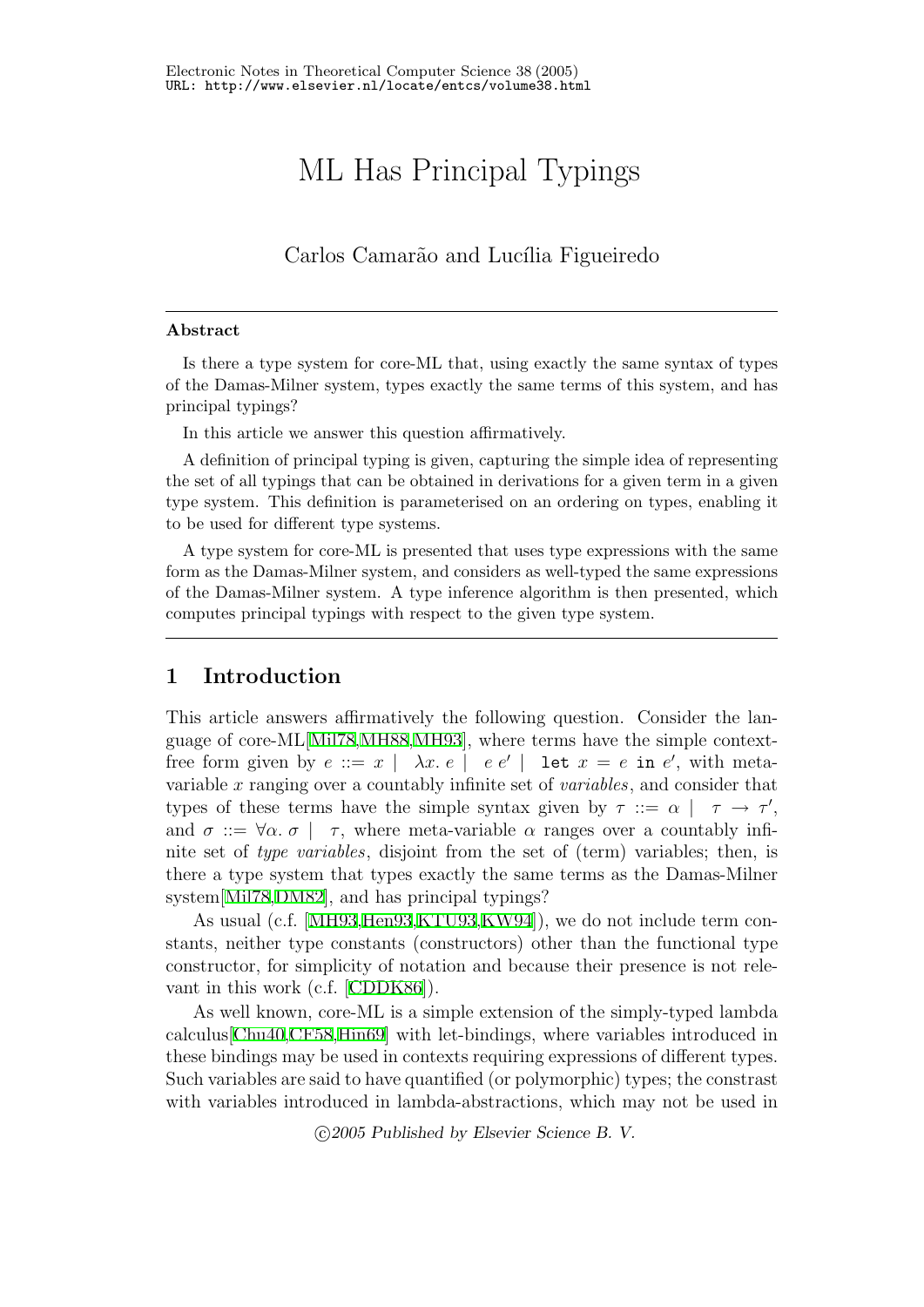contexts requiring expressions of different types, is a distinctive characteristic of core-ML. Thus, an important simplification of the language of types of the Damas-Milner system, which adequately describes the context-sensitive syntax of core-ML, is that the universal quantifier can only appear as prefixes of types (a critical difference with respect to the impredicative second-order lambda-calculus, also called system F[[Gir71](#page-12-7),[Gir72](#page-12-8),[Rey74](#page-12-9)], and other predicative polymorphic systems based on the second-order lambda calculus).

This work is concerned with the concept of principal typing[[Dam84](#page-11-4)[,Jim96\]](#page-12-10), not principal type. As pointed out by Damas[\[Dam84\]](#page-11-4) and emphasized by Jim[\[Jim96\]](#page-12-10), the Damas-Milner system has principal types, but not principal typings. In this paper we show that this is a property of the Damas-Milner system, not of core-ML, in contrary to what is currently believed[[Jim96](#page-12-10)]. We present a type system  $ML'$  and an algorithm  $ML_0$  that infers principal typings for ML'. Type system ML' considers as well-typed exactly the same terms as the Damas-Milner system, and uses type expressions with exactly the same form as in the Damas-Milner system.

Some readers might draw an analogy to the situation that occurs when a type system for the simply-typed lambda-calculus is extended with subtypes, a subsumption rule, and subtyping constraints[\[FM90](#page-11-5),[Mit88\]](#page-12-11). Fuh and Mishra[[FM90\]](#page-11-5), as well as Mitchell[\[Mit88](#page-12-11)], use subtyping constraints in typing contexts to recover the principal type property for the simply-typed lambda-calculus extended with subtypes and a subsumption rule.<sup>[1](#page-1-0)</sup> However, core-ML has principal types, as shown by Damas and Milner[\[Mil78](#page-12-0)[,DM82\]](#page-11-0). We show in this paper that it does have also principal typings, without the need for extending the language of types with intersection types or some form of con-strained types.<sup>[2](#page-1-1)</sup> We require that the context-free form of terms be that of core-ML and the simple language of types be the one used in the Damas-Milner system.

The definition of whether a typing for a given expression is principal or not should be based on a partial order on typings, which in turn should be based on both an ordering of types and on an ordering of typing contexts. The definitions given in this paper do exactly that. Somewhat unfortunately, our

<span id="page-1-0"></span><sup>1</sup> As shown by Fuh and Mishra, in the presence of the simplest possible subtype relation, defining that one type constant is a subtype of another — say, int is a subtype of  $real$ — the principal type for  $\lambda x$ . x in the empty context, which should be of the form  $\alpha \to \alpha$ , cannot be used to obtain, by substitution of types for type variables, type int  $\rightarrow$  real, which can be derived for  $\lambda x$ . The and Mishra also show that it is not enough to redefine the principal type property, by considering principal types as representing instances, obtained by substitution, or supertypes of these instances. This can be seen by considering for example function twice, where twice  $\equiv \lambda f \cdot \lambda x. f(f x)$ . Due to the contravariance of the function type constructor, the principal type of twice in the empty context, which should be of the form  $(\alpha \to \alpha) \to (\alpha \to \alpha)$ , cannot, using this redefinition of principal type, represent type  $(\text{real} \to \text{int}) \to (\text{real} \to \text{int})$ , which can be derived for twice.

<span id="page-1-1"></span><sup>&</sup>lt;sup>2</sup> It has been shown by Jim<sup>[\[Jim96](#page-12-10)]</sup> that the system of rank 2 intersection types can be used to give principal typings for core-ML terms.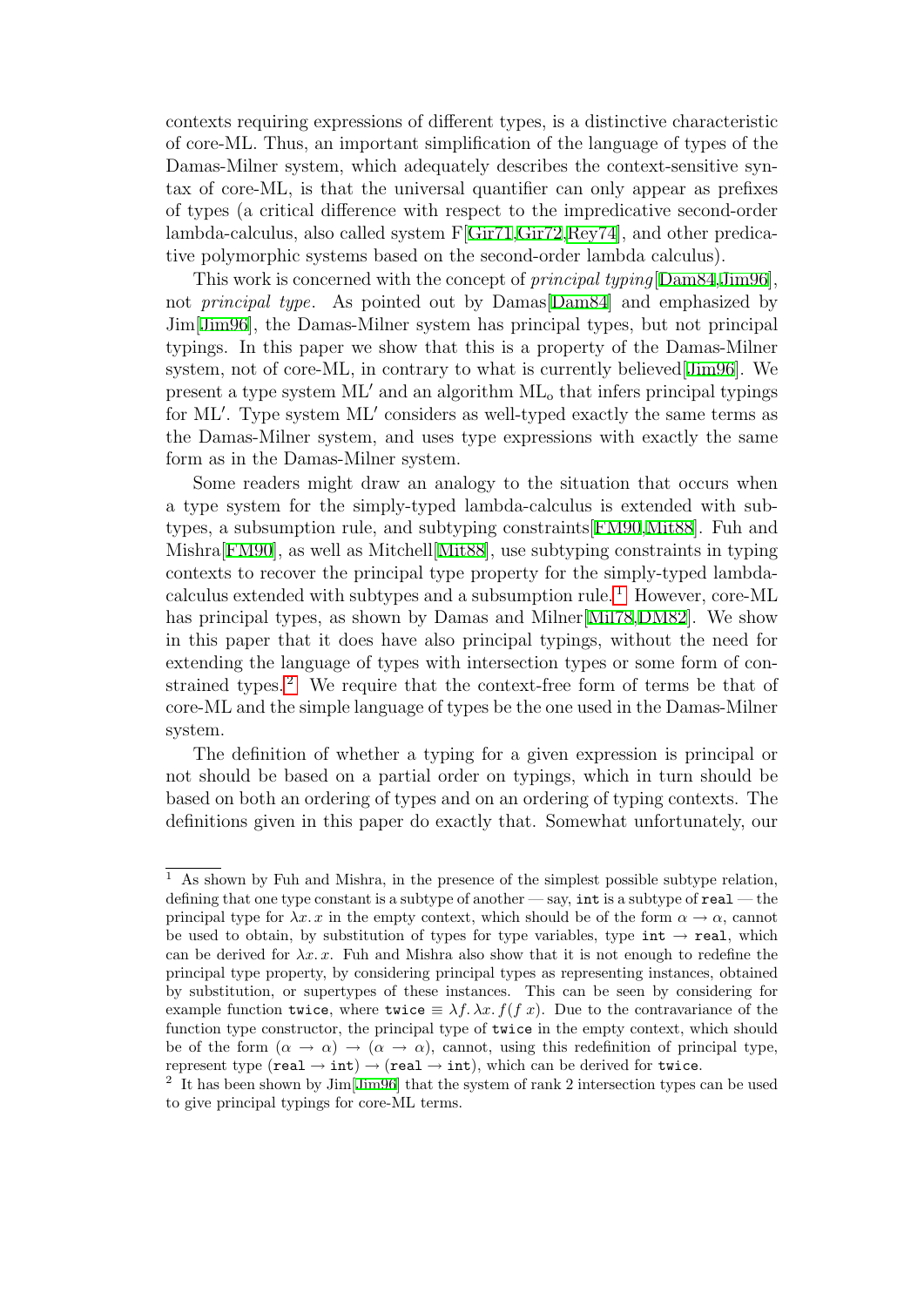definition of principal typing turns out to be original. But its intent is the same as in other approaches, namely, to capture the simple idea of representing the set of all typings that can be obtained in derivations for a given expression in a given type system. The results in this paper are based on two simple points: first, on the definition of a partial orders on types, and from that on typing contexts, then on typings; and second, on the use of multiple assumptions for a variable in typing contexts. Whereas the use of multiple assumptions in typing contexts is equivalent to using intersection types in typing contexts, this work shows that intersection types are not needed for the types of expressions, in order to 'recover' the principal typing property for core-ML.

We do not discuss in this paper why principal typing is important and why it has different practical applications with respect to the property of principal type, for which we refer the reader to Jim's article[[Jim96\]](#page-12-10). We point out though that the principal typing property would make it possible, during program development, to specify which modules should be considered for type checking (or which modules should not), in a system with separate compilation. For names imported from modules that are not selected, the type inference algorithm would automatically infer a type general enough not to issue any type error at all on the use of these names.

In the remaining of this section we introduce some common notation and basic terminology. The following syntactic meta-variables range over the following sets of syntactic terms: x, y for variables, e for terms (expressions),  $\sigma$ for types,  $\tau$  for simple types,  $\alpha$ ,  $\beta$  for type variables, and Γ for typing contexts.

To define the syntax of a language, including context-sensitive constraints, it is often necessary to use types for checking whether a given phrase is syntactically valid. For example, if (from the definition of  $f$  we can conclude that) f behaves as a function from  $\tau$  to  $\tau'$  (i.e. has type  $\tau \to \tau'$ ), and (from the definition of x we can conclude that) x has type  $\tau$ , then the application of f to x is well-formed, and has type  $\tau'$ . Typing contexts are used to gather (type) information that can be used for enforcing context sensitive constraints.

A typing context is a finite set of pairs  $x : \sigma$  (called assumptions). An assumption  $x : \sigma$  is an assumption for x. If  $\Gamma = \{x_1 : \sigma_1, \ldots, x_n : \sigma_n\},\$ also written as  $\{x_i : \sigma_i\}^{i=1..n}$ , then  $dom(\Gamma) = \{x_1, \ldots, x_n\}$ , also written as  ${x_i}^{i=1..n}$  (and similarly for other sets). We also use  $\forall (\alpha_i)^{i=1..n}$ .  $\tau$  as an abbreviation for  $\forall \alpha_1, \forall \alpha_2, \cdots \forall \alpha_n$ .  $\tau$ , where  $n \geq 0$ . We may drop the superscripts  $(i = 1..n)$ , and write, for example,  $\forall \alpha_i$ .  $\tau$  as an abbreviation for  $\forall (\alpha_i)^{i=1..n}$ .  $\tau$ .

If  $\Gamma$  is a typing context in which each variable x occurs only once, then: if  $x : \sigma \in \Gamma$ , then  $\sigma$  is the type of x in  $\Gamma$ , denoted by  $\Gamma(x)$ ;  $\Gamma \ominus x$  is defined as  $\Gamma - \{x : \Gamma(x)\}\$ , if  $x \in dom(\Gamma)$ , and  $\Gamma$  otherwise; and  $(\Gamma, x : \sigma)$  is defined as  $(\Gamma \ominus x) \cup \{x : \sigma\}.$ 

If  $\Gamma$  may have more than one assumption for the same variable, then, letting  $\{x : \sigma_i\}^{i=1..n}$  be the possibly empty set of all assumptions for x in  $\Gamma$ , we define  $\Gamma(x) = {\sigma_i}^{i=1..n}, \Gamma \oplus x = ((\Gamma - \{x : \sigma_1\}) - \ldots - \{x : \sigma_n\}),$  and  $(\Gamma, x : \sigma)$  is defined as  $(\Gamma \ominus x) \cup \{x : \sigma\}$ . The cardinality of  $\Gamma(x)$  is denoted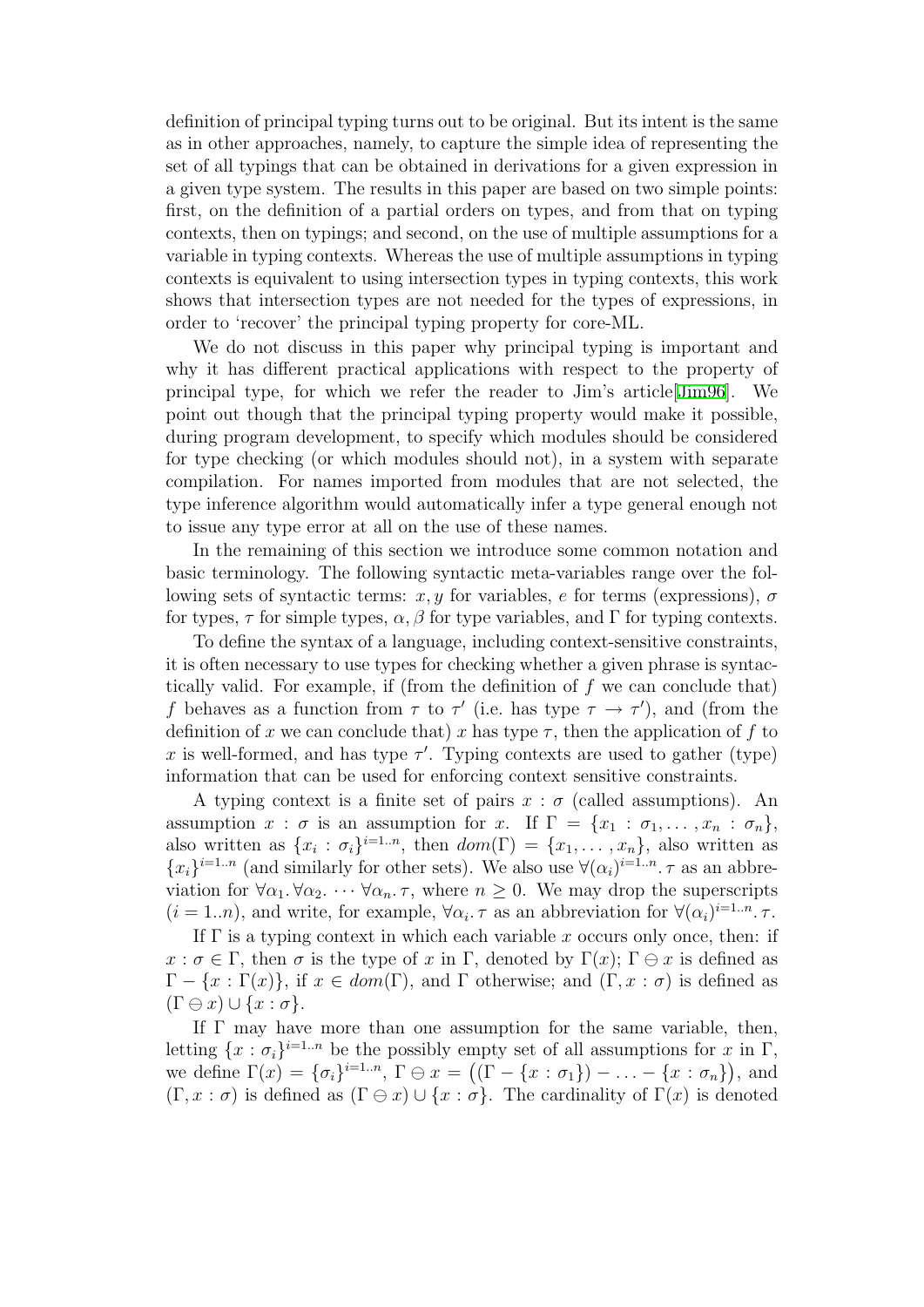by  $\#\Gamma(x)$ .

We call  $\sigma$  a quantified type if a quantifier occurs in  $\sigma$ , otherwise a simple type. A substitution  $S$  is a function from type variables to simple types. The identity substitution is denoted by  $id$ . The symbol  $\circ$  denotes function composition. The set of free variables of term e, denoted by  $fv(e)$ , and the set of free type variables of type  $\sigma$ , denoted by  $tv(\sigma)$ , have the usual definitions.

 $S\sigma$  represents the capture-free operation of substituting all free occurrences of type variables  $\alpha$  in  $\sigma$  by  $S(\alpha)$ . SF represents the typing context obtained by replacing each  $x : \sigma \in \Gamma$  with  $x : S\sigma$ , and similarly for SX, where X is a set of types, or type variables. The operation of applying a substitution  $S$  to σ is capture-free if  $tv(S\sigma) = tv(S(tv(\sigma)))$ . We define  $S \dagger {\alpha \mapsto \tau}(\beta) = S(\beta)$ , if  $\beta \neq \alpha$ , and  $\tau$  if  $\beta = \alpha$ , and  $\sigma[\tau/\alpha] = (id \dagger {\alpha \mapsto \tau})\sigma$ .

A type  $\sigma$  is closed if  $tv(\sigma) = \emptyset$ . Predicate *close* is defined by  $close(\tau, \sigma, V) =$  $(\sigma = \forall \alpha_i, \tau)$ , where  $\{\alpha_i\} = tv(\tau) - V$ . We overload *close* to define  $close(\tau, \sigma) =$  $close(\tau, \sigma, \emptyset)$ , and define also  $close'(\sigma, \sigma', V) = (\sigma' = \forall \alpha_i \ldotp \sigma \text{ and } \alpha_i \subseteq V)$ .

# 2 Typing problems and solutions, and orderings

This section defines a typing problem, a typing solution, and orderings on types, typing contexts and typings, induced by parametric polymoprphism.

#### **Definition 1 (Typing Problem)** A typing problem is a pair  $(e, \Gamma)$ .

Note the possibility of including a typing context in a typing problem, that allows the use of fixed (predefined) assumptions to be considered in typing solutions, e.g.  $\{True: Bool, False: Bool, 1: Int, ...\}$ .

**Definition 2 (Typing Solution)** A solution to a typing problem  $(e, \Gamma_0)$  in a given type system is a pair  $(\sigma, \Gamma)$  such that  $\Gamma \vdash e : \sigma$  is provable in this type system and if  $x \in fv(e) \cap dom(\Gamma_0)$  then  $\Gamma(x) = \Gamma_0(x)$ .

For example, given the typing problem (not True, {True : Bool, not :  $Bool \rightarrow Bool$ }, a typing solution is (Bool, {True : Bool, not : Bool  $\rightarrow$  Bool}) (in this case this would typically be the only solution to this typing problem).

If a typing problem is an expression, and typing contexts can have quantified types, then there would exist no type error at all due to the use of a free variable (such variable might be inferred to have a type general enough so that no type error may ever be detected due to its use). This remark also applies if typing contexts can have intersection types, instead of quantified types.

A minimal element of a set with respect to a partial order R is called an R-minimal element of this set. Similarly for the smallest element of a set. We shall now proceed to give a definition of minimal (or principal) typings as the R-minimal element of a set of typings, where  $R$  is a partial order.

The ordering on types for languages with quantified and simple types formed by means of type variables and type constructors should consider relations on types obtained by substitutions of simple types for free type variables),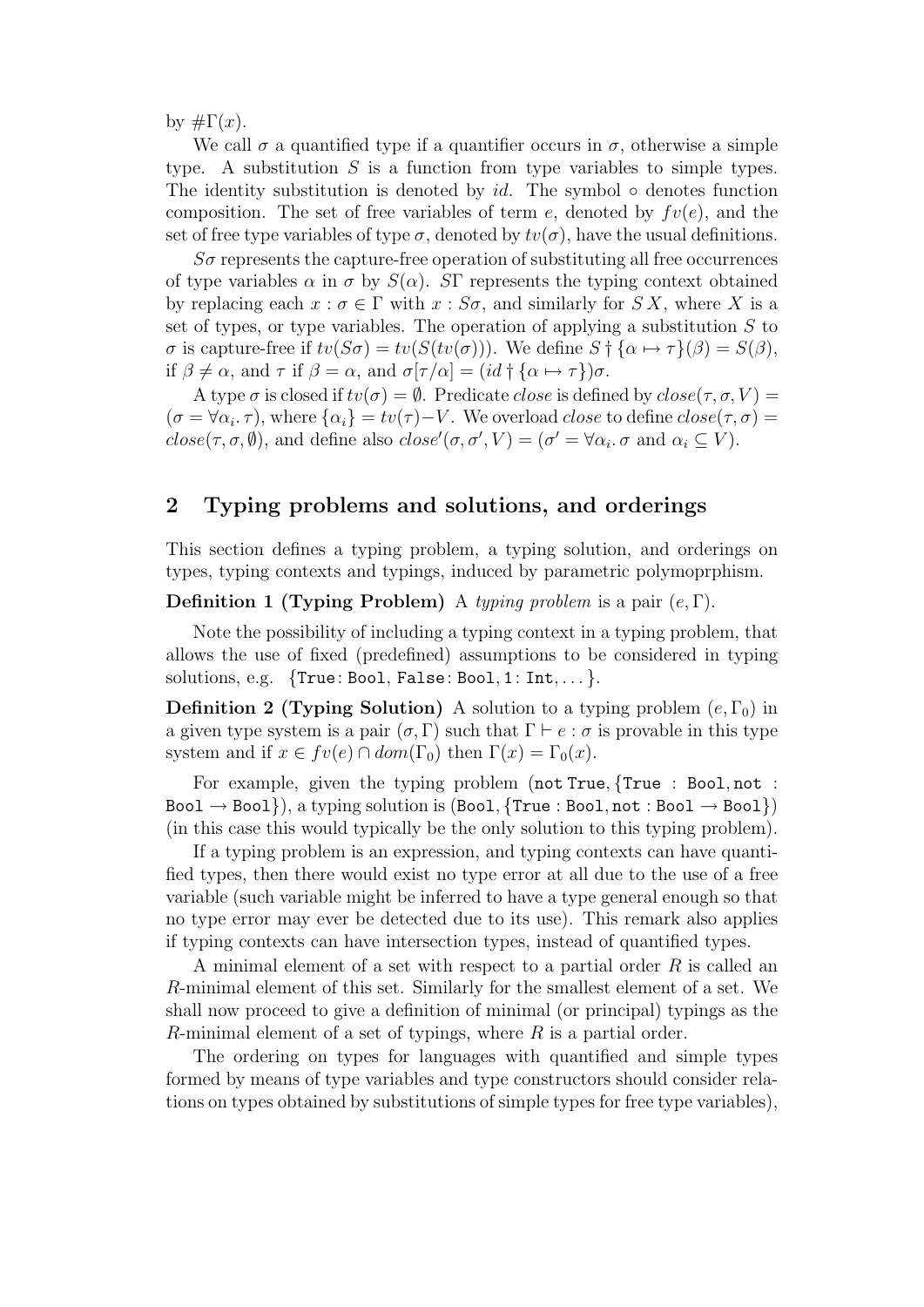and relations between quantified types.

We define: (i) for each substitution S,  $subs_S(\sigma, \sigma') = (S\sigma = \sigma')$ ; and (ii)  $subb(\sigma, \sigma') = (\sigma = \forall \alpha \ldotp \sigma_1 \text{ and } close'((id \dagger \alpha \mapsto \tau) \sigma_1, \sigma', tv(\tau)))$ .

Instantiation is a particular case of *subb* (where *close'* does not introduce any quantification). We use  $inst(\sigma, \tau)$ , meaning  $sub(\sigma, \tau)$ , for some simple type  $\tau$ .

We can now give the definition of our partial order on types.

Definition 3 (Parametric Polymorphism) An ordering on types for languages with quantified and simple types formed by means of type variables and type constructors, which we call an *ordering induced by parametric polymorphism*, denoted by  $\preceq_S$ , is defined inductively as follows:  $\sigma \preceq_S \sigma' = \text{true}$ , if  $subs_S(\sigma', \sigma)$ , or  $subb(\sigma, \sigma')$  and  $S = id$ , or  $\sigma \preceq_{S_1} \sigma''$  and  $\sigma'' \preceq_{S_2} \sigma'$  and  $S = S_1 \circ S_2$ ; otherwise false.

We define also:  $\sigma \preceq \sigma' = (\sigma \preceq_S \sigma', \text{ for some } S)$ . These simple definitions will be sufficient for our purposes. More complex definitions of *subb* and *inst* may be necessary to allow instantiations that are not restricted to occur at the outermost level.

We have, for example:  $\forall \alpha \ldotp \alpha \preceq_{id} \forall \alpha_i \ldotp \tau$ , from subb,  $\forall \alpha_i \ldotp \tau \preceq_{id} \tau$  from subb, and  $\tau \preceq_S \alpha$  from subs<sub>S</sub>, for any  $\tau$  such that  $tv(\tau) = {\alpha_i}$ , and any S such that  $\alpha$  maps to  $\tau$ .

We make at this point a small deviation in the course of our main objective, in order to briefly discuss two simple properties of the ordering on types, coming directly from the given definitions.

A first property is the antimonotonicity of quantification over a subset of  $\preceq$ : if  $subs_S(\sigma_1, \sigma_2)$  then  $\sigma'_1 \preceq_{id} \sigma'_2$ '<sub>2</sub>, where  $close(\sigma_1, \sigma'_1)$  and  $close(\sigma_2, \sigma'_2)$ . Recall that  $subs_S(\sigma_1, \sigma_2)$  implies  $\sigma_2 \preceq_S \sigma_1$  (though in general the inverse does not hold). This property reflects, quite simply, that if "less is required" of a given expression  $e$ , then the type of the term obtained by closing  $e$ , i.e. by introducing  $\lambda$ -abstractions on all its free variables, "provides more". For example, the type of  $\lambda x$ . x provides more (is more general) than, say,  $\lambda x.\lambda f.$  f x since less is required of the variable x (in expression x than in  $\lambda f. f x$ ).

A second property is that the monotonicity of  $\rightarrow$  over  $subs_S$ : If  $subs_S(\sigma_1, \sigma'_1)$ and  $subs_s(\sigma_2, \sigma'_2, \text{ then } subs_S(\sigma_1 \to \sigma_2, \sigma'_1 \to \sigma'_2)$  $2<sub>2</sub>$ ). Note that the substitutions in this rule must be the same. It follows that the function type constructor is neither monotonic nor antimonotonic, with respect to  $\prec$  (either in the first or the second argument) .

We can conclude that parametric polymorphism is not a form of subtyping, nor vice-versa, since, in the case of subtyping, the function type constructor is antimonotonic in the first argument and monotonic in the second argument, as is well-known (see e.g.[[AC96](#page-11-6),[Mit96\]](#page-12-12)). This agrees with and provides a formalisation for Cardelli and Wegner's classification of type systems[[CW85](#page-11-7)]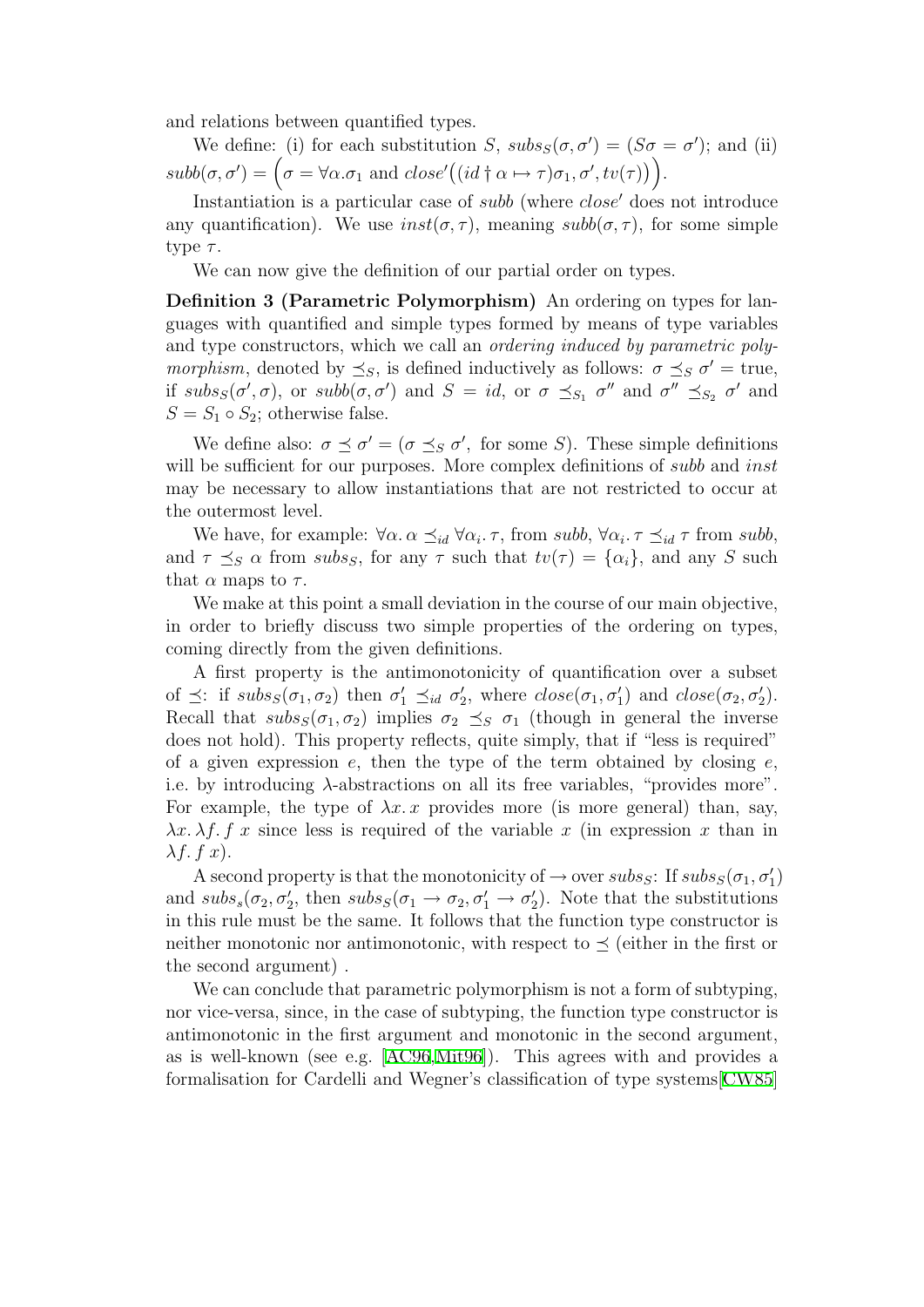(inasmuch as parametric polymorphism and subtyping are concerned), where these concepts are indeed parallel to each other[\[CW85](#page-11-7), Figure 2]. Cardelli and Wegner consider other forms of polymorphism, apart from parametric polymorphism (for example, subtyping is a form of polymorphism, called inclusion polymorphism). We will leave for further work an analysis of the relation between subtyping and parametric polymorphism, based on their semantic models (see e.g. Mitchell[\[MP88,](#page-12-13)[Mit96](#page-12-12)]). We point out also that principal and minimal typing both refer to the existence of a minimal<sup>[3](#page-5-0)</sup> element with respect to a partial order on typings (derivable for a given term). The same applies to principal and minimal types: both refer to the existence of a minimal element with respect to a partial order on types (derivable for a given term in a given context). Their current use differs only from which (partial) order on types is considered: a partial order induced by polymorphism (for principal typing) or subtyping (for minimal typing). [4](#page-5-1)

A partial order on typing contexts, representing "requirements on variables" occurring in these contexts, may now be defined.

**Definition 4 (Ordering on typing contexts)** Given any partial order  $\prec_{S}$ on types, a partial order  $\preceq_S$  on typing contexts is defined inductively as follows:  $Γ \preceq_S Γ'$  means  $x : σ ∈ Γ$  implies that there exists  $x : σ'$  in Γ' such that  $σ' \preceq_S σ$ and  $\Gamma - \{x : \sigma\} \preceq_S \Gamma'.$ 

From this definition,  $\emptyset \preceq_S \Gamma$  is vacuously true, for any  $\Gamma, S$ .

If  $\Gamma \preceq_S \Gamma'$ , then  $\Gamma$  requires less of its variables than  $\Gamma'$ . Informally, according to this definition  $\Gamma$  requires less than  $\Gamma'$  if for each type in  $\Gamma$  there is another in  $\Gamma'$  that provides more.

For example,  $\{x : \alpha, y : \beta\} \preceq_{S} \{x : \alpha, y : \alpha\}$ , where  $S(\alpha) = \alpha$  and  $S(\beta) = \alpha$ . This example illustrates that  $\preceq_S$  is not symmetric. As another simple example,  $\{x : \alpha\} \preceq_S \{x : \tau\}$ , for any  $\alpha, \tau$  and any S such that  $S(\alpha) = \tau$ . This is based on  $\tau \preceq_S \alpha$  and  $\emptyset \preceq_S \emptyset$ .

We define also  $\Gamma \preceq \Gamma'$  = true, if  $\Gamma \preceq_S \Gamma'$ , for some S, and false otherwise. We can now define an ordering on typings (or typing solutions) for a given typing problem, as follows:

**Definition 5 (Ordering on typings)** Given a typing problem  $(e, \Gamma_0)$ , for any typing solutions  $(\sigma, \Gamma)$  and  $(\sigma', \Gamma')$  to this typing problem, we have:  $(\sigma, \Gamma) \preceq$  $(\sigma', \Gamma') = ((\Gamma \preceq \Gamma') \text{ and } (\Gamma = \Gamma' \text{ implies } \sigma \preceq \sigma')).$ 

For example,  $(\alpha, \{x : \alpha, y : \beta\}) \preceq (\alpha, \{x : \alpha, y : \alpha\})$ , since both  $\{x : \alpha, y : \alpha\}$  $\{\beta\}\neq \{x : \alpha, y : \alpha\}$  and  $\{x : \alpha, y : \beta\}\preceq \{x : \alpha, y : \alpha\}.$ 

<span id="page-5-0"></span><sup>&</sup>lt;sup>3</sup> In fact, 'smallest' would be more appropriate, to follow the common terminology used in the study of ordering relations.

<span id="page-5-1"></span><sup>4</sup> Also, as pointed out for example by Mitchell[\[Mit96](#page-12-12)], subtyping is not a partial order in every programming language that explores this concept, since antisymmetry may not always be satisfied. However, a partial order has to be established for the existence, in general, of minimal elements.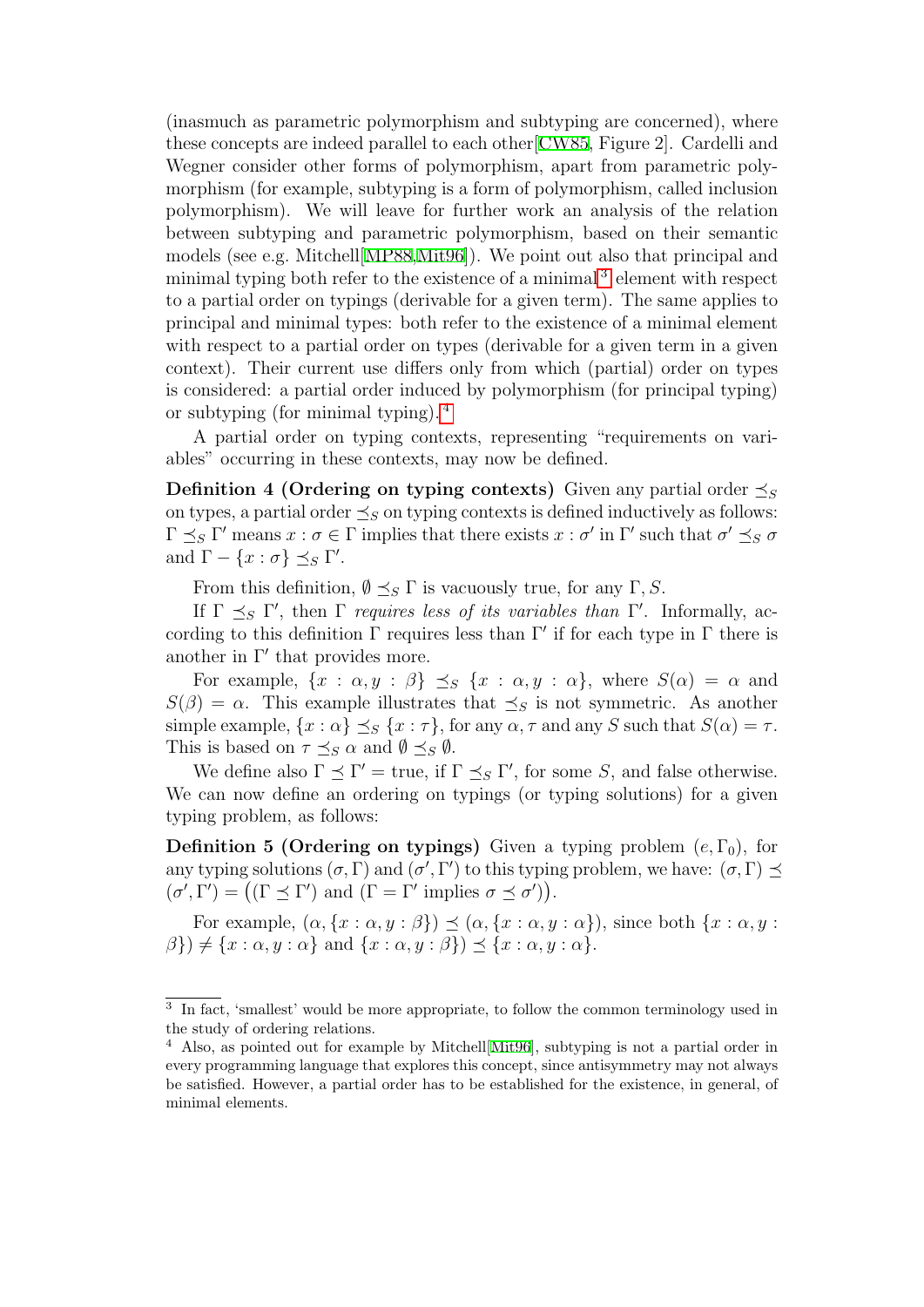# 3 Principal Typing

A definition of principal typing can now be given simply as:

Definition 6 (Principal Typing) The principal typing solution to a typing problem  $(e, \Gamma)$  is the  $\prec$ -smallest element of the set of all solutions to this typing problem, if it exists. Otherwise,  $(e, \Gamma)$  has no principal typing.

<span id="page-6-0"></span>**Definition 7 (Principal Type)** Given a typing problem  $(e, \Gamma_0)$ , if there exist  $\sigma$  and  $\Gamma$  such that  $(\sigma, \Gamma)$  is a minimal typing solution to this typing problem and  $\Gamma \subseteq \Gamma_0$ , then  $\sigma$  is a *principal type* for expression e in context  $\Gamma_0$ . Otherwise, there is no principal type for e in  $\Gamma_0$ .

Usual definitions of principal type are equivalent to Definition [7](#page-6-0), but are written similarly to the following: a type  $\sigma$  is the principal type of a given expression e in a given typing context  $\Gamma$  if  $\Gamma \vdash e : \sigma$  is provable, and  $\Gamma \vdash e : \sigma'$ is provable implies that  $\sigma \preceq \sigma'$ .

Jim [\[Jim96\]](#page-12-10) stressed the difference between principal types and principal typings and pointed out that the issue has not been treated properly by a number of authors, which have published offhand claims that ML possesses the principal typing property. As mentioned by Jim, Damas and Milner proved that ML has principal types, not principal typings[[Mil78,](#page-12-0)[DM82](#page-11-0)]. As we show in the next two sections, however, ML does have principal typings. We define a slightly modified type system that considers as well-typed exactly the same terms as the Damas-Milner system, and for which there is a type inference algorithm that computes principal typings.

In Jim's work[[Jim96\]](#page-12-10), a typing problem is defined to be an expression, and the ordering on typing solutions used is as follows:

**Definition 8** ( $\sigma, \Gamma$ )  $\leq (\sigma', \Gamma')$  if there exists a substitution S such that  $S\sigma \leq$  $\sigma'$  and  $\Gamma'(x) \leq S\Gamma(x)$ , for all  $x \in dom(\Gamma)$ .

According to our definitions, the Damas-Milner and other similar type systems for ML do not have principal typings, as can be seen by considering that each of the following infinite list of typing contexts can be used to derive a valid type for  $x x$  in the Damas-Milner system, and for each such typing context the next one in the list is smaller:  $\{x : \forall \alpha, \alpha\}, \{x : \forall \alpha, \alpha \to \alpha\}, \{x : \alpha, \alpha \to \alpha\}$  $\forall \alpha \ldotp (\alpha \rightarrow \alpha) \rightarrow (\alpha \rightarrow \alpha)\}, \ldots$ 

# 4 ML has principal typings

An equivalent version of the Damas-Milner system[\[DM82](#page-11-0),[KTU94,](#page-12-14)[CDDK86](#page-11-1)] is presented in Figure [1.](#page-7-0) The type inference algorithm  $ML_p$ , presented in Figure [2](#page-8-0), computes principal typings for the Damas-Milner system, for typing problems  $(e, \Gamma_0)$  such that  $\Gamma_0$  includes all typings for variables that occur free in e and have a quantified type. For example, in ML, if  $x$  has a quantified type then expression  $x \, x$  is well-typed, otherwise it is not. Thus, for a typing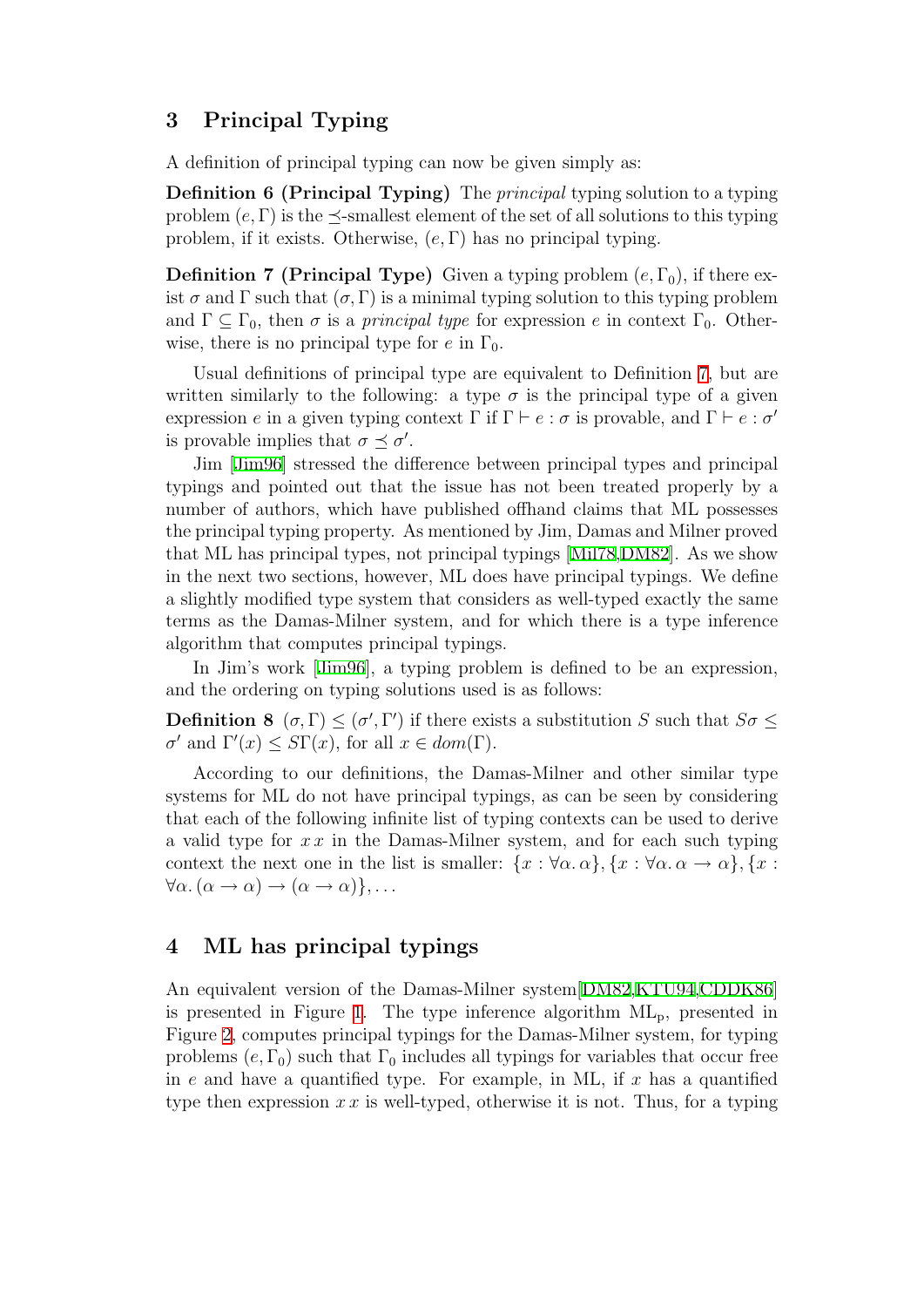problem  $(x x, \Gamma_0)$ , typing context  $\Gamma_0$  must include an assumption for x. Type system  $ML_p$  is then extended, so as to compute principal typings for typing problems of the form  $(e, \emptyset)$ , and in fact for any core-ML typing problem.

Type system  $ML_p$  is in fact a type inference algorithm. It is based on an algorithm presented by Mitchell[[Mit96](#page-12-12), Chapter 11], but avoids the use of what Mitchell calls *typing environments*, which are sets of assumptions of the form  $x : (\sigma, \Gamma)$ .

$$
\Gamma, x : \sigma \vdash x : \tau \quad \text{where } inst(\sigma, \tau) \tag{VAR}
$$

$$
\frac{\Gamma \vdash e_1 : \tau_1 \qquad \Gamma, x : \sigma \vdash e_2 : \tau_2}{\Gamma \vdash \text{let } x = e_1 \text{ in } e_2 : \tau_2} \quad close(\tau_1, \sigma, tv(\Gamma))
$$
 (LET)

$$
\frac{\Gamma, x : \tau' \vdash e : \tau}{\Gamma \vdash \lambda x. e : \tau' \to \tau}
$$
 (ABS)

$$
\frac{\Gamma \vdash e_1 : \tau' \to \tau \qquad \Gamma \vdash e_2 : \tau'}{\Gamma \vdash e_1 e_2 : \tau}
$$
 (APPL)

# Figure 1: Type System ML

<span id="page-7-0"></span>Function  $unify$  gives the (usual) most general unifying substitution for a set of pairs of type expressions (usually written as a set of type equations). The definition is included in the next section. We define also:

$$
\Gamma|_V = \{x : \sigma \mid x : \sigma \in \Gamma \text{ and } x \in V\}
$$
  
\n
$$
s(\Gamma) = \{x : \sigma \in \Gamma \mid \sigma \text{ is a simple type}\}
$$
  
\n
$$
q(\Gamma) = \{x : \sigma \in \Gamma \mid \sigma \text{ is a quantified type}\}
$$
  
\n
$$
\mathcal{E}(\Gamma, \Gamma') = \{\Gamma(x) = \Gamma'(x) \mid x \in dom(s(\Gamma)) \text{ and } x \in dom(s(\Gamma'))\}
$$
  
\n
$$
U(\Gamma, \Gamma') = unify(\mathcal{E}(\Gamma, \Gamma'))
$$

We use  $\Gamma \vdash e : \tau$  and  $\Gamma \vdash_{p} e : (\tau, \Gamma')$  for derivations in types systems  $ML$  and  $ML_p$ , respectively. The proofs of theorems are ommitted, for lack of space.

**Theorem 1** If  $\Gamma_0 \vdash_{\mathbf{p}} e : (\tau, \Gamma)$  is provable, then  $\Gamma \vdash e : \tau$  is provable.

**Theorem 2** If  $\Gamma \vdash e : \tau$  is provable, then  $q(\Gamma) \vdash_{p} e : (\tau', \Gamma')$  is provable, where close( $\tau', \sigma, tv(\Gamma')$ ), for some  $\sigma$  such that  $(\sigma, \Gamma')$  is the  $\preceq$ -smallest element of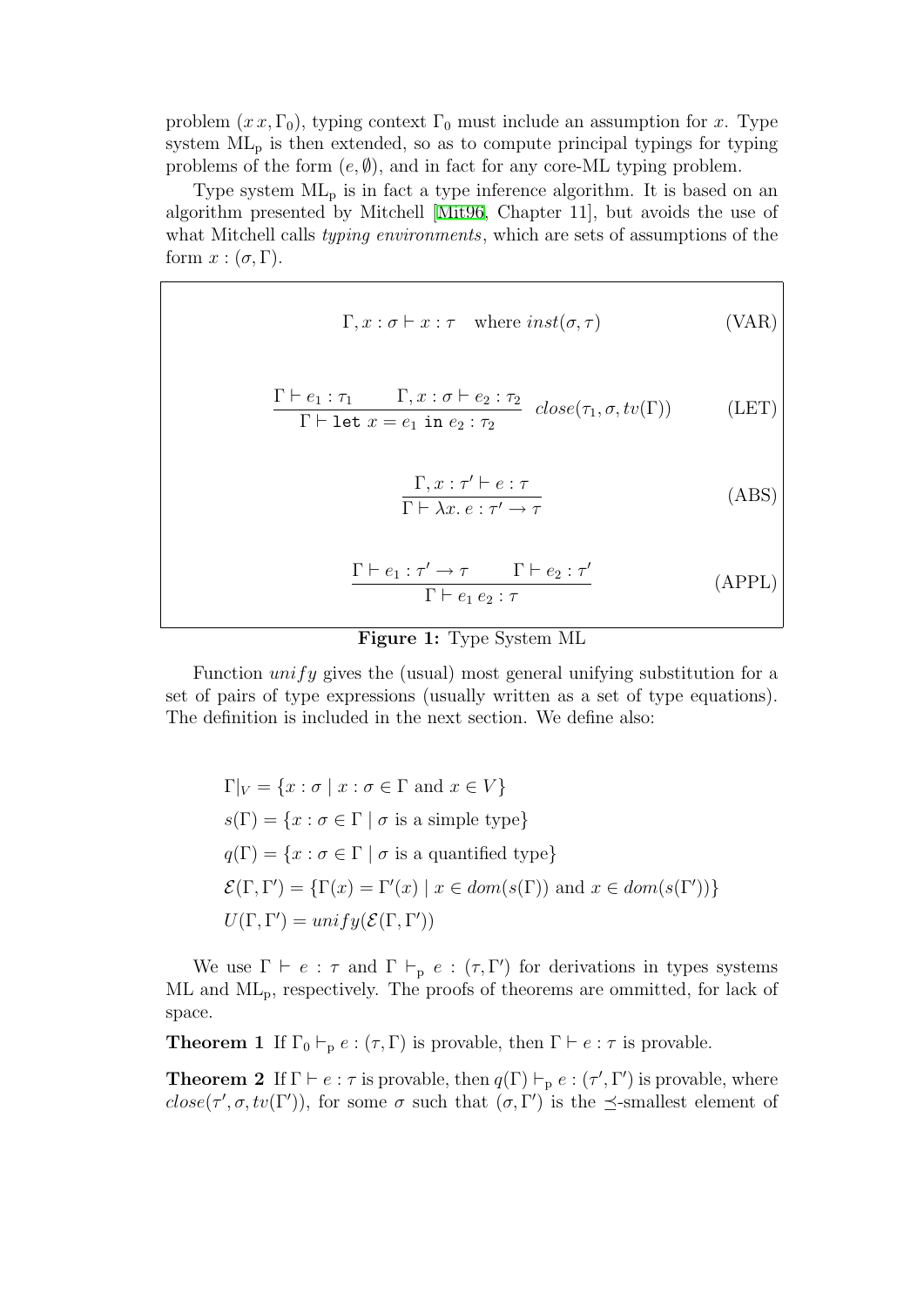$$
\Gamma \vdash_{p} x : (\tau, \Gamma') \qquad \text{(VAR}_{p})
$$
\nwhere  $(\tau, \Gamma') = \begin{cases}\n(\tau', \Gamma|x) & \text{if } \Gamma(x) = \forall \alpha_{i}, \tau', \text{ for some } \{\alpha_{i}\}, i = 1..n, \tau'\n\\
(\alpha, \{x : \alpha\}) & \text{otherwise, where } \alpha_{i} \text{ are renamed to be fresh}\n\end{cases}$ \n
$$
\frac{\Gamma \vdash_{p} e_{1} : (\tau_{1}, \Gamma_{1}) \qquad \Gamma, x : \sigma \vdash_{p} e_{2} : (\tau_{2}, \Gamma_{2})}{\Gamma \vdash_{p} \text{ let } x = e_{1} \text{ in } e_{2} : (S\tau_{2}, S(\Gamma_{2} \ominus x) \cup S\Gamma_{1})} \qquad \text{(LET}_{p})
$$
\nwhere  $close(\tau_{1}, \sigma, tv(\Gamma_{1})), S = U(\Gamma_{1}, \Gamma_{2})$ \n
$$
\frac{\Gamma \ominus x \vdash_{p} e : (\tau, \Gamma_{0})}{\Gamma \vdash_{p} \lambda x . e : (\tau' \rightarrow \tau, \Gamma')} \qquad \text{(ABS}_{p})
$$
\nwhere  $(\tau', \Gamma') = \begin{cases}\n(\Gamma_{0}(x), \Gamma_{0} \ominus x) & \text{if } x \in dom(\Gamma_{0}) \\
(\alpha, \Gamma_{0}) & \text{otherwise, where } \alpha \text{ is a fresh type variable}\n\end{cases}$ \n
$$
\frac{\Gamma \vdash_{p} e_{1} : (\tau_{1}, \Gamma_{1}) \qquad \Gamma \vdash_{p} e_{2} : (\tau_{2}, \Gamma_{2})}{\Gamma \vdash_{p} e_{1} e_{2} : (S\alpha, S\Gamma_{1} \cup S\Gamma_{2})} \qquad \text{(APPL}_{p})
$$
\nwhere  $S = unify(\mathcal{E}(\Gamma_{1}, \Gamma_{2}) \cup \{\tau_{1} = \tau_{2} \rightarrow \alpha\})$  and  $\alpha$  is a fresh type variable

Figure 2: Type System ML<sup>p</sup>

<span id="page-8-0"></span>the set of solutions to  $(e, q(\Gamma))$ .

 $\mathbf{I}$ 

**Theorem 3** For each  $e, \Gamma$ , there exists a unique  $(\tau, \Gamma')$ , up to renaming of type variables, such that  $\Gamma \vdash e : (\tau, \Gamma')$  is provable.

For typing problems of the form  $(e, \Gamma)$  such that  $\Gamma$  does not contain assumptions for variables in  $e$  that are required to have a quantified type,  $ML_p$ does not give any solution (and thus no principal solution, among the set of typing solutions derivable in ML); for example, the typing problem  $(x x, \emptyset)$  has infinitely many solutions in type system ML, but none is principal. For this problem, there is no solution in ML<sub>p</sub>: there is no type  $\sigma$  such that  $\emptyset \vdash_{p} x x : \sigma$ is derivable.

We present now a simple extension of  $ML_p$ , called  $ML_o$ , that derives a principal ML' typing for any given typing problem. Type system ML' is identical to ML except that it allows a typing context to have more than one assumption for any given variable (the type system is written without any modification at all). The definition of  $(\Gamma, x : \sigma)$  is modified accordingly, as defined in section [1.](#page-0-0)

Any term e that is well-typed in type system ML (i.e. for which there are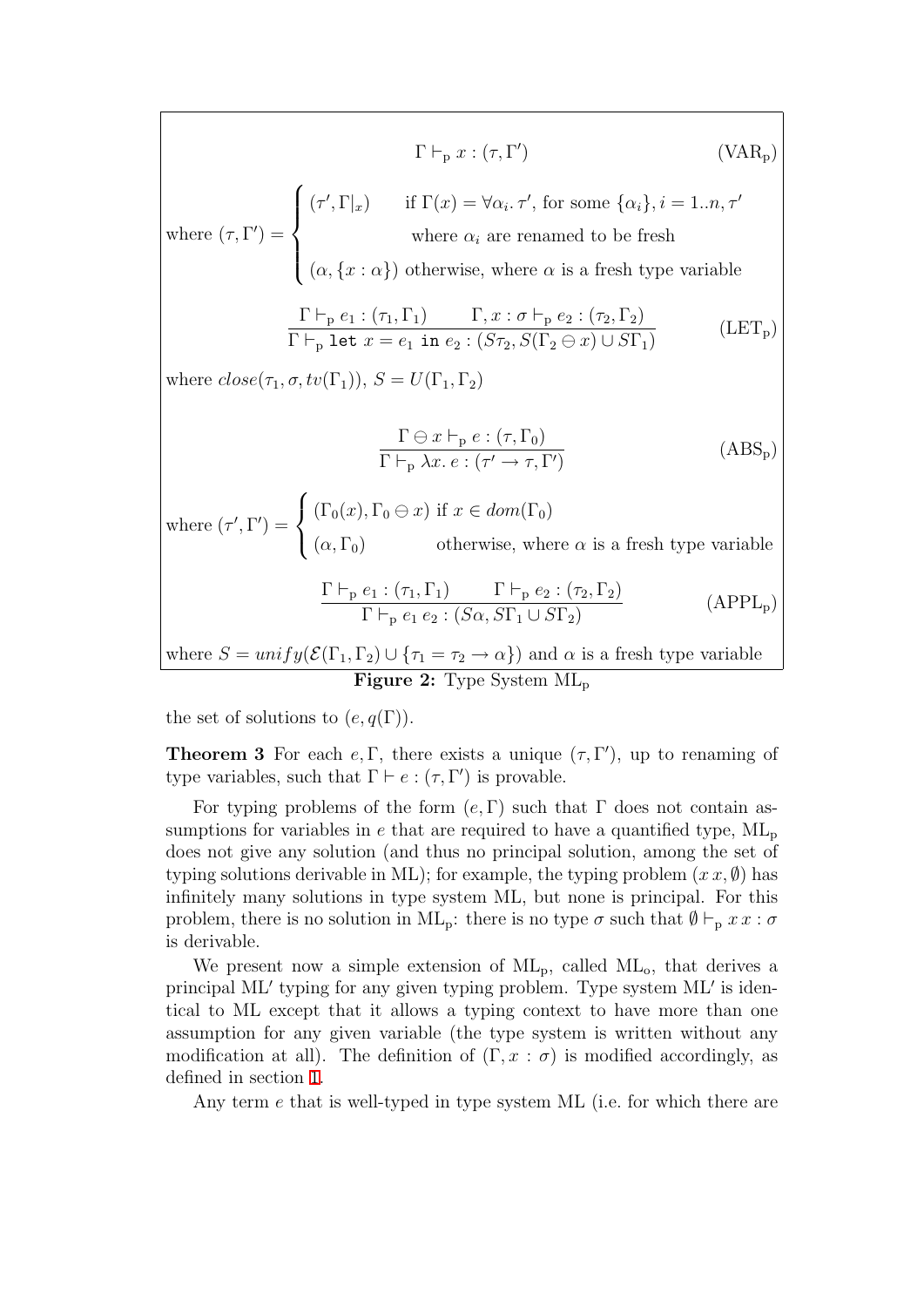Γ and σ for which  $\Gamma \vdash e : \sigma$  is derivable) is also well-typed in type system ML', and vice-versa (theorem [4](#page-9-0)).

Function lcg, defined in Figure [3,](#page-9-1) computes the least common generalisation for a set of simple types. A simplification is used, that considers  $l c q$  as a function by choosing any representative of the equivalence class of types  $\tau$  that are least common generalisations of  $\{\tau_i\}$  and differ only by renaming fresh type variables. Finite mappings are used in  $lcg'$  so that, for example, the least common generalisation of  $\{\alpha_1 \rightarrow (\beta_1 \rightarrow \alpha_1), \alpha_2 \rightarrow (\beta_2 \rightarrow \alpha_2)\}\$ is  $\alpha \rightarrow (\beta \rightarrow \alpha)$ , for some fresh type variables  $\alpha, \beta$  (and not, say  $\alpha \to (\beta \to \alpha')$ ).

 $lcg(\{\sigma_i\})$  =  $lcg(\{\tau_i\})$ , where, for  $i = 1, ..., n$ ,  $\sigma_i = \forall \alpha_{i_1} \dots \forall \alpha_{i_{m_i}}.\tau_i$ , for some  $\alpha_{i_1}, \dots, \alpha_{i_{m_i}}$  $leg({\tau_i})$  =  $\tau$ , where  $(\tau, m) = log'({\tau_i}, \emptyset)$ , for some m  $lcg'(\lbrace \tau \rbrace, m) = (\tau, m)$  $lcg'(\{\tau_1,\tau_2\},m) = lcg_p(\{\tau_1,\tau_2\},m)$  $lcg'(\lbrace \tau_1,\tau_2 \rbrace \cup \mathcal{T},m) \quad =lcg_p(\lbrace \tau,\tau'\rbrace,m')$ where  $(\tau, m_0)$  =  $l c g_p(\{\tau_1, \tau_2\}, m)$  $(\tau', m')$  =  $lcg'(\mathcal{T}, m_0)$  $lcg_p(\{\alpha,\tau\},m) = (if m(\alpha') = (\alpha,\tau), for some \alpha', then (\alpha',m)$ else  $(\alpha', m \dagger \{\alpha' \mapsto (\alpha, \tau)\})$ , where  $\alpha'$  is a fresh type variable)  $lcg_p(\lbrace \tau_1 \rightarrow \tau_2, \tau_1' \rightarrow \tau_2'\rbrace, m) = (\tau \rightarrow \tau', m')$ where  $(\tau, m_0) = \log_p(\{\tau_1, \tau_1'\}, m)$  $(\tau', m') = log_p(\{\tau_2, \tau_2'\}, m_0)$ 

Figure 3: Least common generalisation of simple types

<span id="page-9-1"></span>We define also  $lcq(\Gamma) = \{x : \sigma \mid x \in dom(\Gamma) \text{ and } close(lcq(\Gamma(x)), \sigma, tv(\Gamma))\}.$ Using  $\vdash'$  for type derivations in type system ML', we have:

<span id="page-9-0"></span>**Theorem 4**  $\Gamma \vdash e : \sigma$  is provable implies that  $\Gamma \vdash' e : \sigma$  is provable, and  $\Gamma \vdash' e : \sigma$  is provable implies that  $lcg(\Gamma) \vdash e : \sigma$  is provable.

Derivations  $\Gamma_0 \vdash_o e : (\tau, \Gamma)$  refer to derivations in ML<sub>o</sub>. Function unify<sub>o</sub> is defined in Figure [4.](#page-10-0) It differs from the usual function  $unify$  by the use of an additional boolean parameter. When set to true, the function simply ignores non-unifiable type equations; otherwise it behaves as usual. We define also:

$$
U_{o}(\Gamma,\Gamma') = unify_{o}(\mathcal{E}(\Gamma,\Gamma'),true)
$$

Type system  $ML_0$  is presented in Figure [5](#page-10-1). As with  $ML'$ , type system ML<sup>o</sup> also allows typing contexts to have more than one assumption for the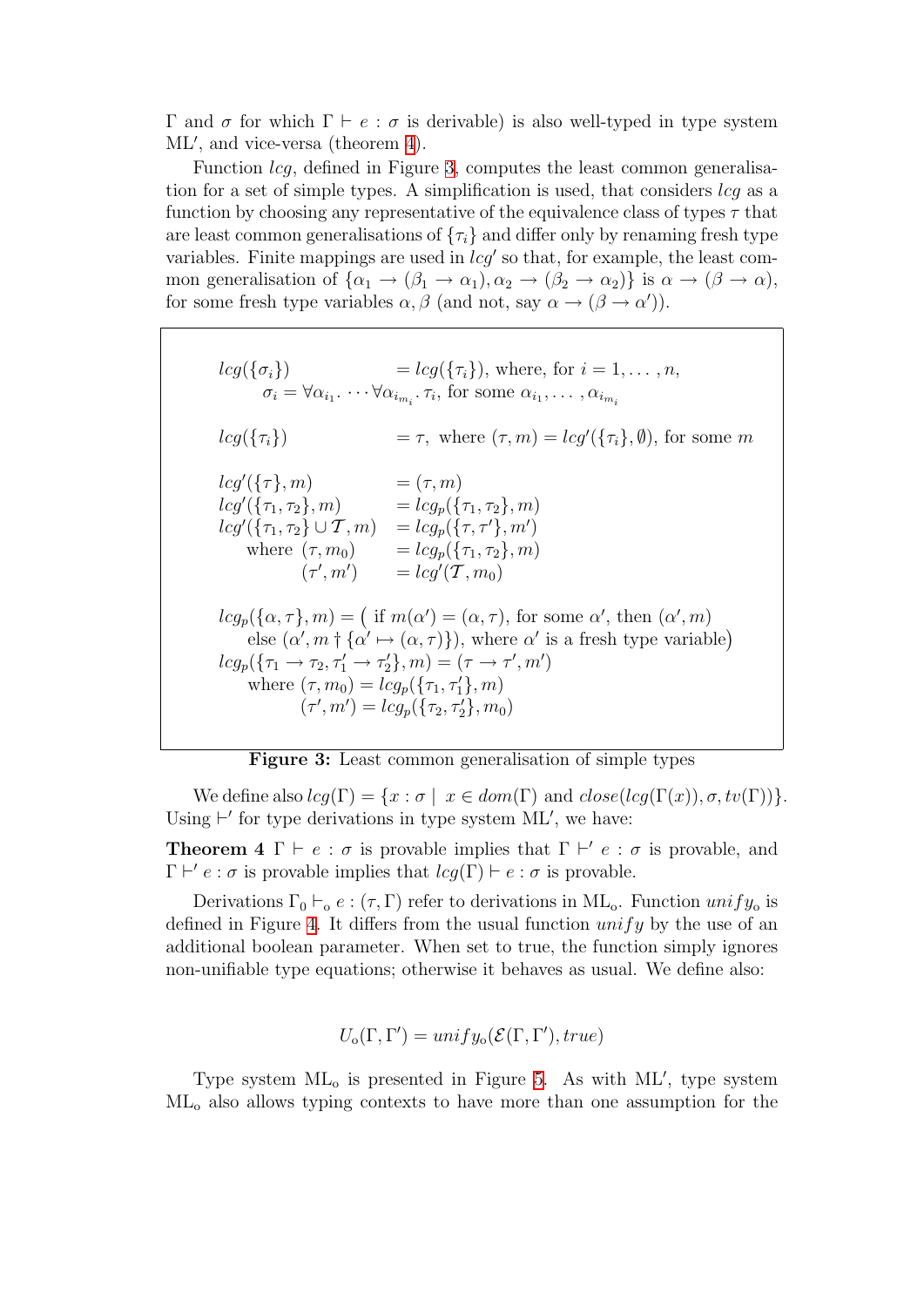$unify_o(\emptyset, b) = \emptyset$  $unify_{o}(E \cup {\alpha = \tau}, b) =$ if  $\alpha \equiv \tau$  then  $unify_{o}(E, b)$ else if  $\alpha$  occurs in  $\tau$  then if b then  $unify_{o}(E, b)$  else fail else  $unify_0(E[\tau/\alpha],b) \circ (id \dagger (\alpha \mapsto \tau))$  $unify_0(E \cup {\tau_1 \rightarrow \tau_2 = \tau_1' \rightarrow \tau_2'}, b) = unify_0(E \cup {\tau_1 = \tau_1'})$  $\tau'_1, \tau_2 = \tau'_2\}, b)$ 

<span id="page-10-0"></span>Figure 4: Most general unifier, optionally ignoring non-unifiable equations

same variable. As an example, the principal typing solution to  $(x, x, \emptyset)$  is  $(\alpha', \{x : \alpha, x : \alpha \to \alpha'\})$ . The cardinality of  $\Gamma(x)$  is used, in rule  $(ABS_o)$ , to follow ML in allowing only simple types as types of lambda-bound variables. We have:

$$
\Gamma_0 \vdash_o x : (\tau, \Gamma) \tag{VAR_o}
$$

where  $(\tau, \Gamma) = \text{if } \Gamma_0(x) \geq 1 \text{ then } (lcg(\Gamma_0(x)), \{x : \tau\})$ 

else  $(\alpha, \{x : \alpha\})$ , where  $\alpha$  is a fresh type variable

$$
\frac{\Gamma_0 \vdash_o e_1 : (\tau, \Gamma)}{\Gamma_0 \vdash_o \text{ let } x = e_1 \text{ in } e_2 : (S\tau', S(\Gamma' \ominus x) \cup S\Gamma))}
$$
\n(LET<sub>o</sub>)

where  $close(\tau, \sigma, \Gamma)$ ,  $S = U_0(\Gamma, \Gamma')$ 

$$
\frac{\Gamma_0 \ominus x \vdash_o e : (\tau, \Gamma)}{\Gamma_0 \vdash \lambda x. e : (\tau' \to \tau, \Gamma')} \quad \# \Gamma(x) \le 1
$$
\n(ABS<sub>o</sub>)

where  $(\tau', \Gamma') = \text{if } x : \tau_0 \in \Gamma$ , for some  $\tau_0$  then  $(\tau_0, \Gamma - \{x : \tau_0\})$ else  $(\alpha, \Gamma)$ , where  $\alpha$  is a fresh type variable

$$
\frac{\Gamma_0 \vdash e_1 : (\tau_1, \Gamma_1) \qquad \Gamma_0 \vdash e_2 : (\tau_2, \Gamma_2)}{\Gamma_0 \vdash e_1 \ e_2 : (S\alpha, \Gamma)} \tag{APPLo}
$$

<span id="page-10-1"></span>where  $S_0 = unify(\{\tau_1 = (\tau_2 \to \alpha)\}), S_1 = U_0(S_0\Gamma_1, S_0\Gamma_2)$  $S = S_1 \circ S_0, \Gamma = S\Gamma_1 \cup S\Gamma_2, \alpha$  is a fresh type variable

Figure 5: Type System  $ML_0$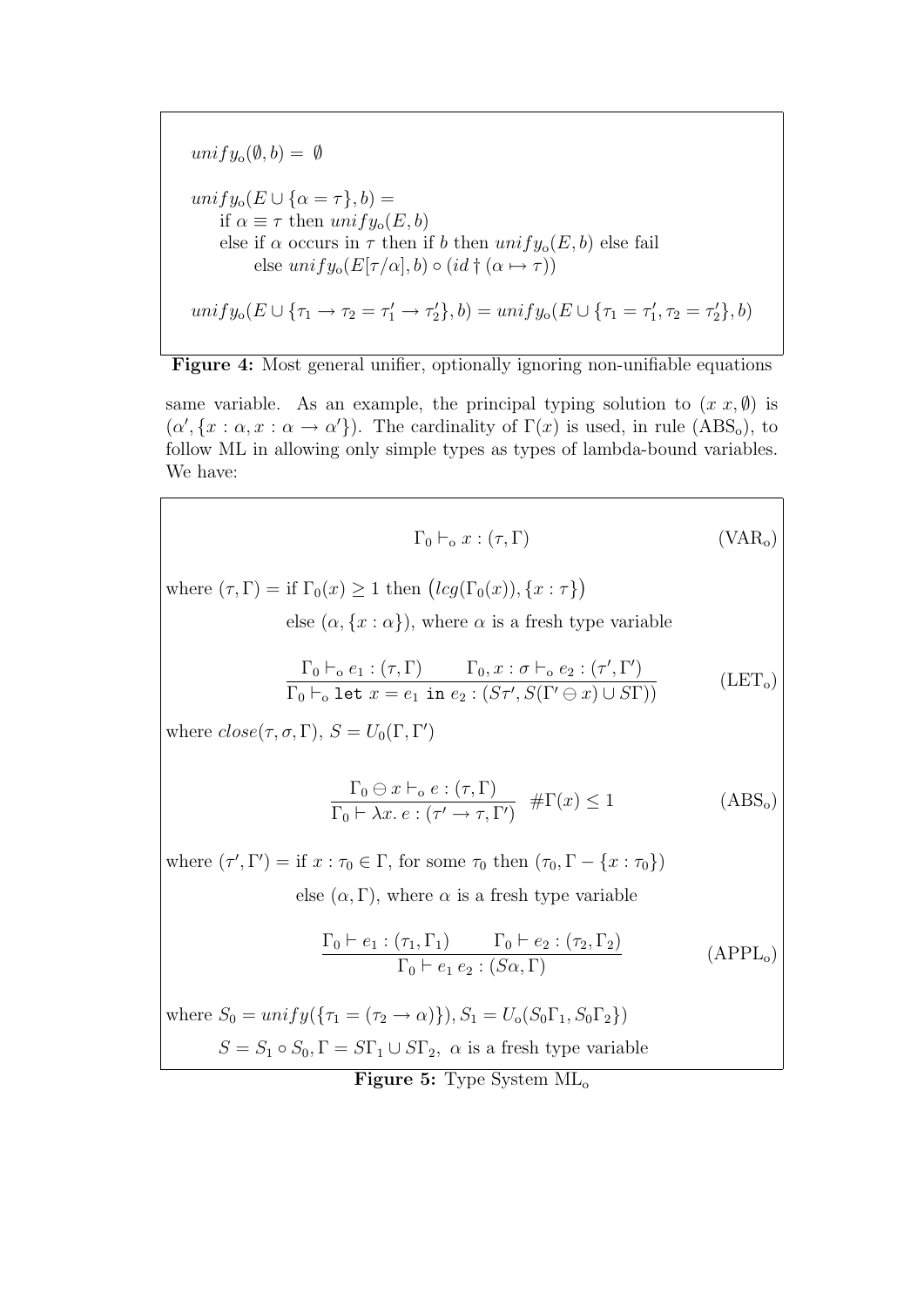**Theorem 5** If  $\Gamma_0 \vdash_{\alpha} e : (\tau, \Gamma)$  is provable, then  $\Gamma \vdash' e : \tau$  is provable.

**Theorem 6** If  $\Gamma \vdash' e : \tau$  is provable, then, for any set of term variables X,  $\Gamma \ominus X \vdash_{o} e : (\tau', \Gamma')$  is provable, where, letting  $\sigma$  be such that  $close(\tau', \sigma, \Gamma')$ ,  $(\sigma, \Gamma')$  is the  $\preceq$ -smallest element of the set of solutions to  $(e, \Gamma \ominus X)$ .

## 5 Conclusion

In this paper we show that there is a type system for core-ML that, using exactly the same syntax of types of the Damas-Milner system, types exactly the same terms of this system, and has principal typings.

A definition of principal typing is given, capturing the basic, simple idea of representing the set of all typings that can be obtained in derivations for the relevant term in a given type system. This definition is parameterised on an ordering on types, enabling it to be used for different type systems.

A type system for core-ML is presented that uses type expressions with exactly the same form as the Damas-Milner system, and considers as welltyped exactly the same expressions of the Damas-Milner system. A type inference algorithm is then presented, which computes principal typings with respect to the given type system.

### References

- <span id="page-11-6"></span>[AC96] Martín Abadi and Luca Cardelli. A Theory of Objects. Springer-Verlag, 1996.
- <span id="page-11-7"></span><span id="page-11-5"></span><span id="page-11-4"></span><span id="page-11-3"></span><span id="page-11-2"></span><span id="page-11-1"></span><span id="page-11-0"></span>[CDDK86] D. Clement, D. Despeyroux, T. Despeyroux, and G. Kahn. A simple applicative Language Mini-ML. In ACM Symp. on List and Functional Programming, pages 13–27, 1986.
	- [CF58] H.B. Curry and R. Feys. Combinatory Logic I. North-Holland, 1958.
	- [Chu40] Alonzo Church. A formulation of the simple theory of types. J. Symbolic Logic, (5):56–58, 1940.
	- [CW85] Luca Cardelli and Peter Wegner. On understanding types, data abstraction and polymorphism. Computing Surveys, 17(4), December 1985.
	- [Dam84] Luís Damas. Type Assignment in Programming Languages. PhD thesis, University of Edinburgh, 1984.
	- [DM82] Luís Damas and Robin Milner. Principal type schemes for functional programs. Proc. 9th ACM Symp. on Principles of Programming Languages, pages 207–212, 1982.
	- [FM90] You-Chin Fuh and Prateek Mishra. Type inference with subtypes. Theoretical Computer Science, 73(2):155–175, 1990.